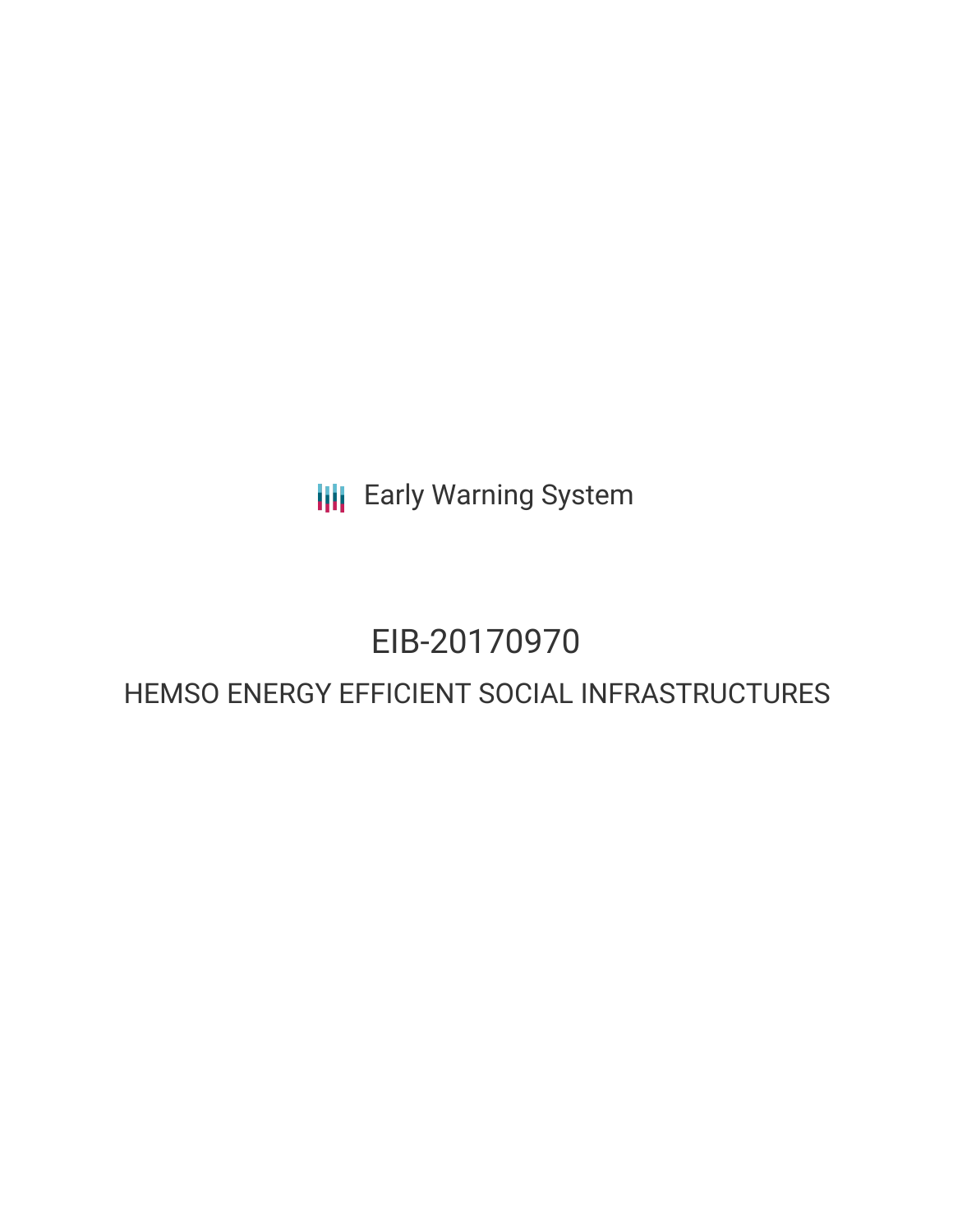#### **Quick Facts**

| <b>Countries</b>               | Sweden                             |
|--------------------------------|------------------------------------|
| <b>Financial Institutions</b>  | European Investment Bank (EIB)     |
| <b>Status</b>                  | Approved                           |
| <b>Bank Risk Rating</b>        | U                                  |
| <b>Voting Date</b>             | 2018-07-11                         |
| <b>Borrower</b>                | <b>HEMSOE FASTIGHETS AB</b>        |
| <b>Sectors</b>                 | Industry and Trade, Infrastructure |
| <b>Investment Type(s)</b>      | Loan                               |
| <b>Investment Amount (USD)</b> | \$340.22 million                   |
| <b>Loan Amount (USD)</b>       | \$340.22 million                   |
| <b>Project Cost (USD)</b>      | \$797.24 million                   |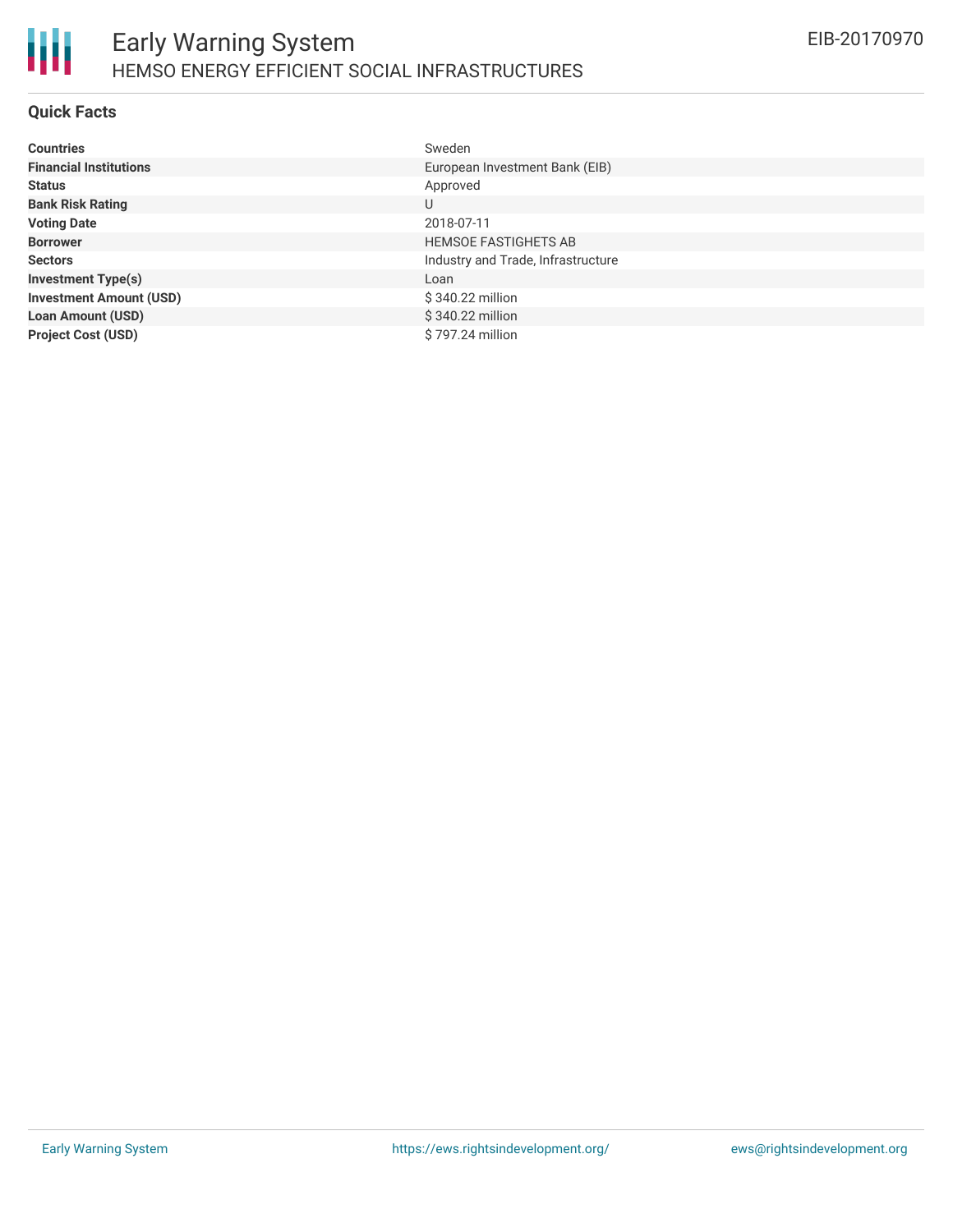



#### **Project Description**

According to EIB website, the project will be financing the construction of 17 NZEB buildings for social services in Sweden. The project relates to the development of nearly zero-energy buildings schools and elderly care houses and one public research center, located in Sweden, supporting the Swedish strategy for the development of nearly zero-energy buildings (NZEBs).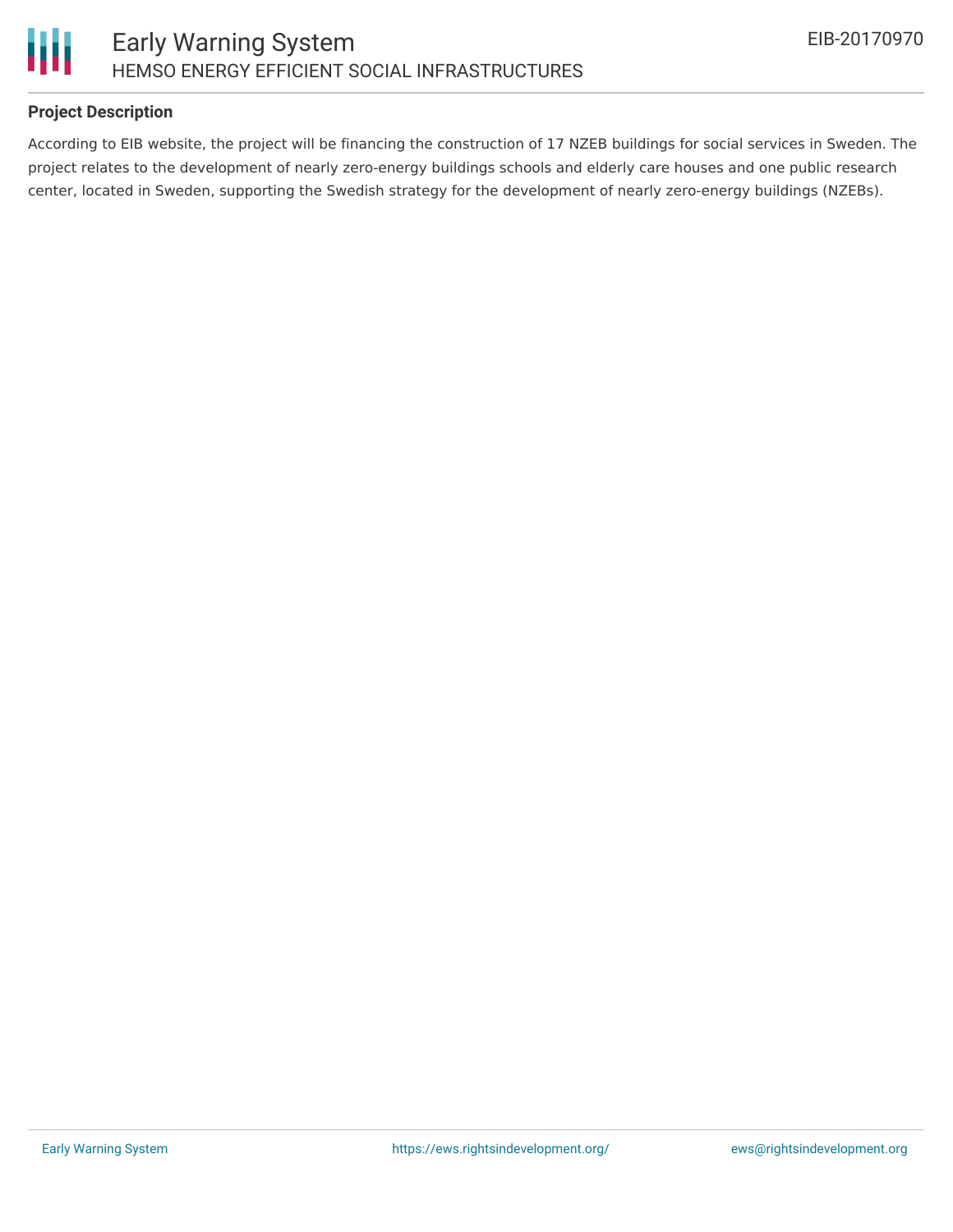

#### **Investment Description**

European Investment Bank (EIB)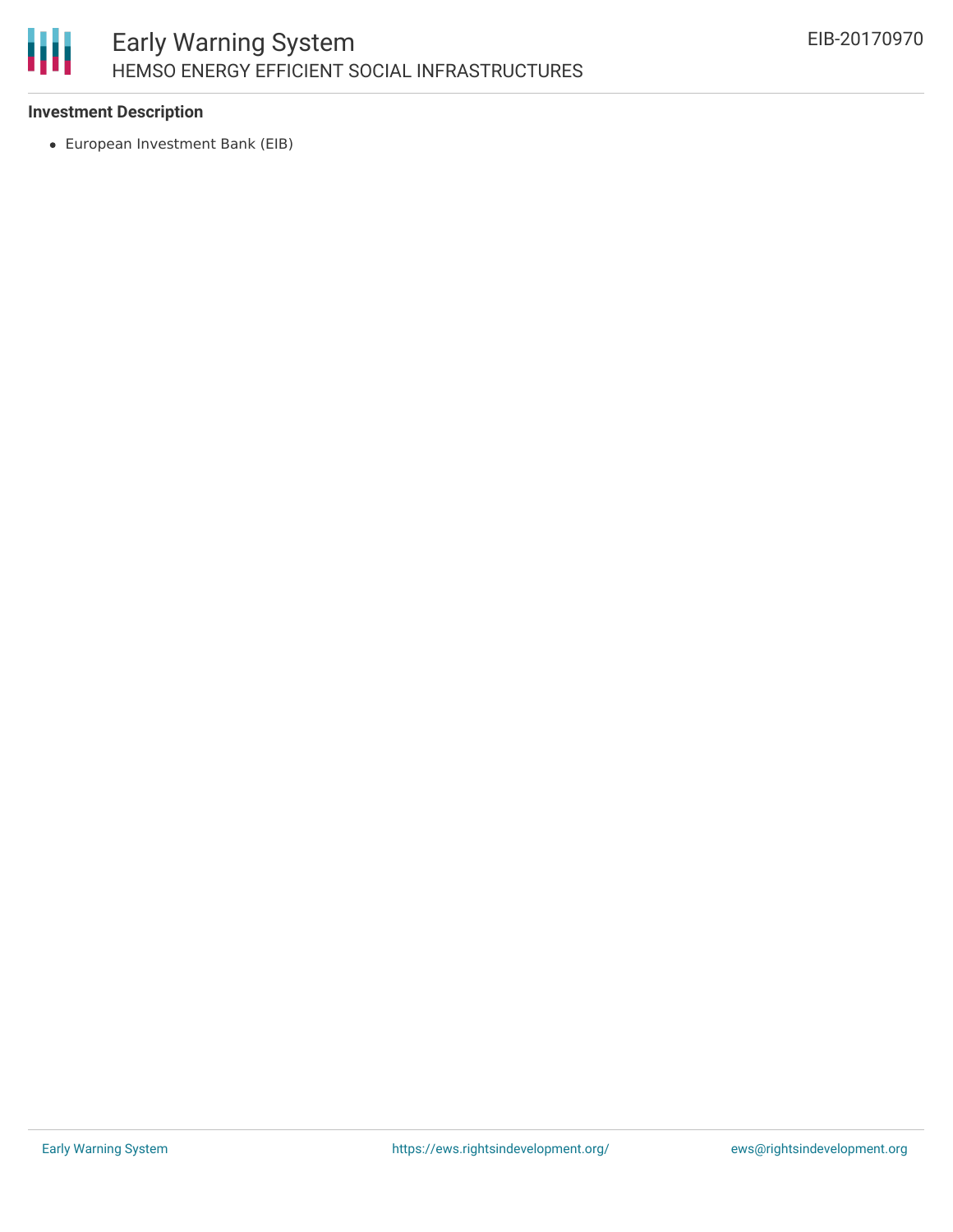

#### **Private Actors Description**

Hemso Fastighets AB owns, manages, and develops real estate for civic services. The Company manages a variety of facilities including retirement homes, schools, and clinics. Hemso Fastighets serves customers throughout Sweden and Germany.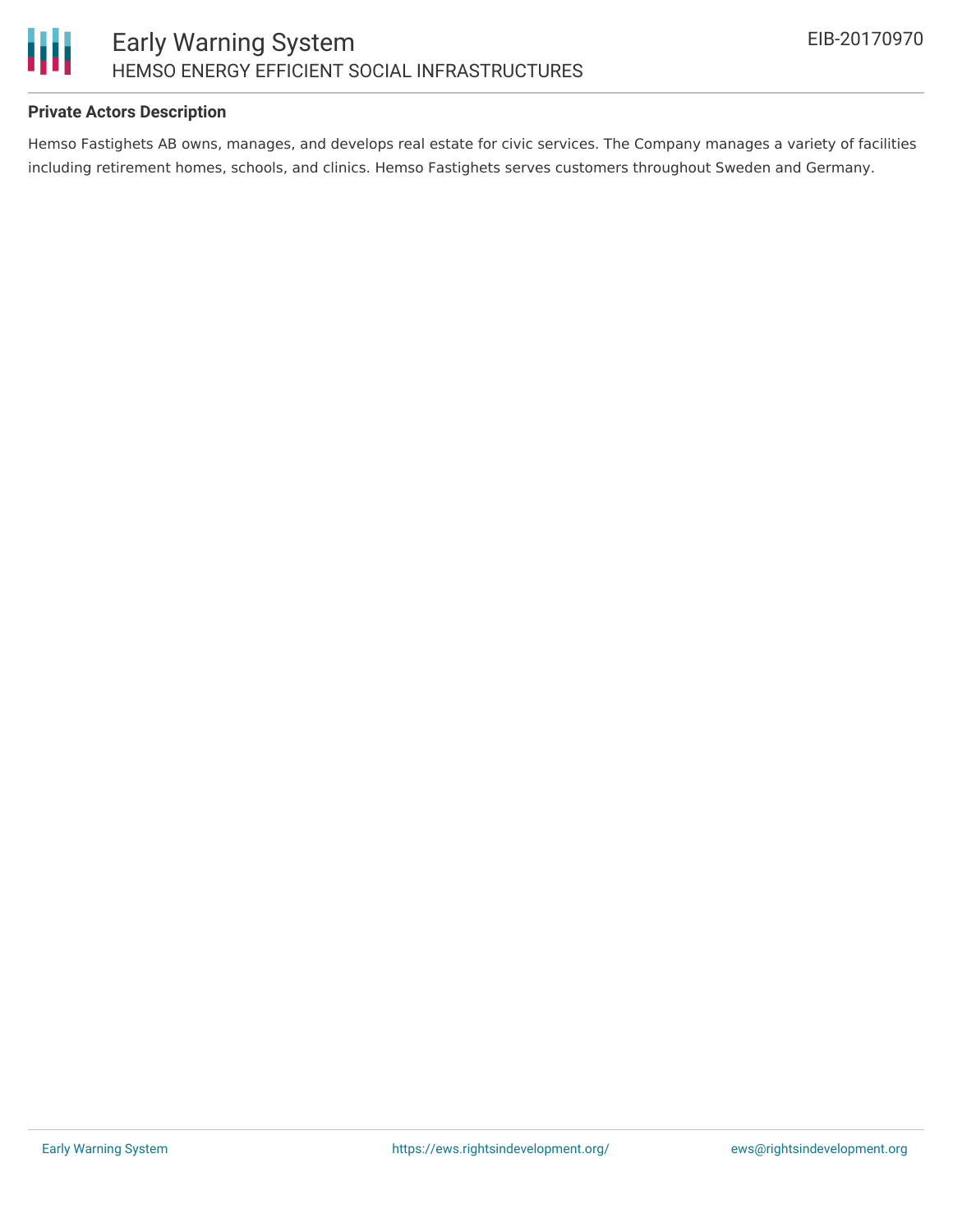

### Early Warning System HEMSO ENERGY EFFICIENT SOCIAL INFRASTRUCTURES

| <b>Private Actor 1</b> | <b>Private Actor</b><br>Role | <b>Private Actor</b><br>l Sector | <b>Relation</b>          | <b>Private Actor 2</b> | <b>Private Actor</b><br>2 Role | <b>Private Actor</b><br>2 Sector |
|------------------------|------------------------------|----------------------------------|--------------------------|------------------------|--------------------------------|----------------------------------|
|                        |                              |                                  | $\overline{\phantom{a}}$ | Hemso Fastighets AB    | Client                         |                                  |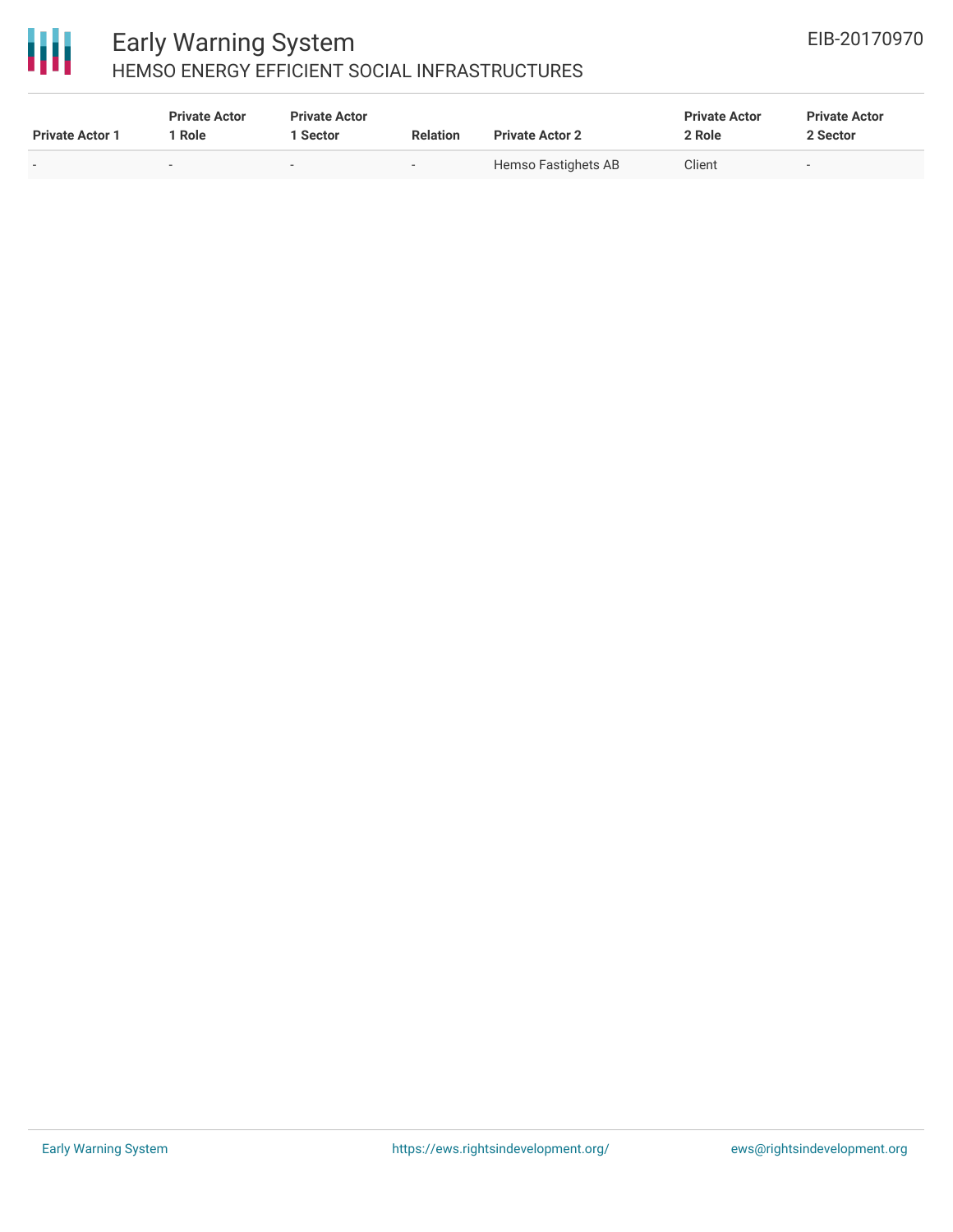#### **Contact Information**

No contact information provided at the time of disclosure.

#### **ACCOUNTABILITY MECHANISM OF EIB**

The EIB Complaints Mechanism is designed to facilitate and handle complaints against the EIB by individuals, organizations or corporations affected by EIB activities. When exercising the right to lodge a complaint against the EIB, any member of the public has access to a two-tier procedure, one internal - the Complaints Mechanism Office - and one external - the European Ombudsman. A complaint can be lodged via a written communication addressed to the Secretary General of the EIB, via email to the dedicated email address complaints@eib.org, by completing the online complaint form available at the following address: http://www.eib.org/complaints/form, via fax or delivered directly to the EIB Complaints Mechanism Division, any EIB local representation office or any EIB staff. For further details, check:

http://www.eib.org/attachments/strategies/complaints\_mechanism\_policy\_en.pdf

When dissatisfied with a complaint to the EIB Complaints Mechanism, citizens can then turn towards the European Ombudsman. A memorandum of Understanding has been signed between the EIB and the European Ombudsman establishes that citizens (even outside of the EU if the Ombudsman finds their complaint justified) can turn towards the Ombudsman on issues related to 'maladministration' by the EIB. Note that before going to the Ombudsman, an attempt must be made to resolve the case by contacting the EIB. In addition, the complaint must be made within two years of the date when the facts on which your complaint is based became known to you. You can write to the Ombudsman in any of the languages of the European Union. Additional details, including filing requirements and complaint forms, are available at: http://www.ombudsman.europa.eu/atyourservice/interactiveguide.faces